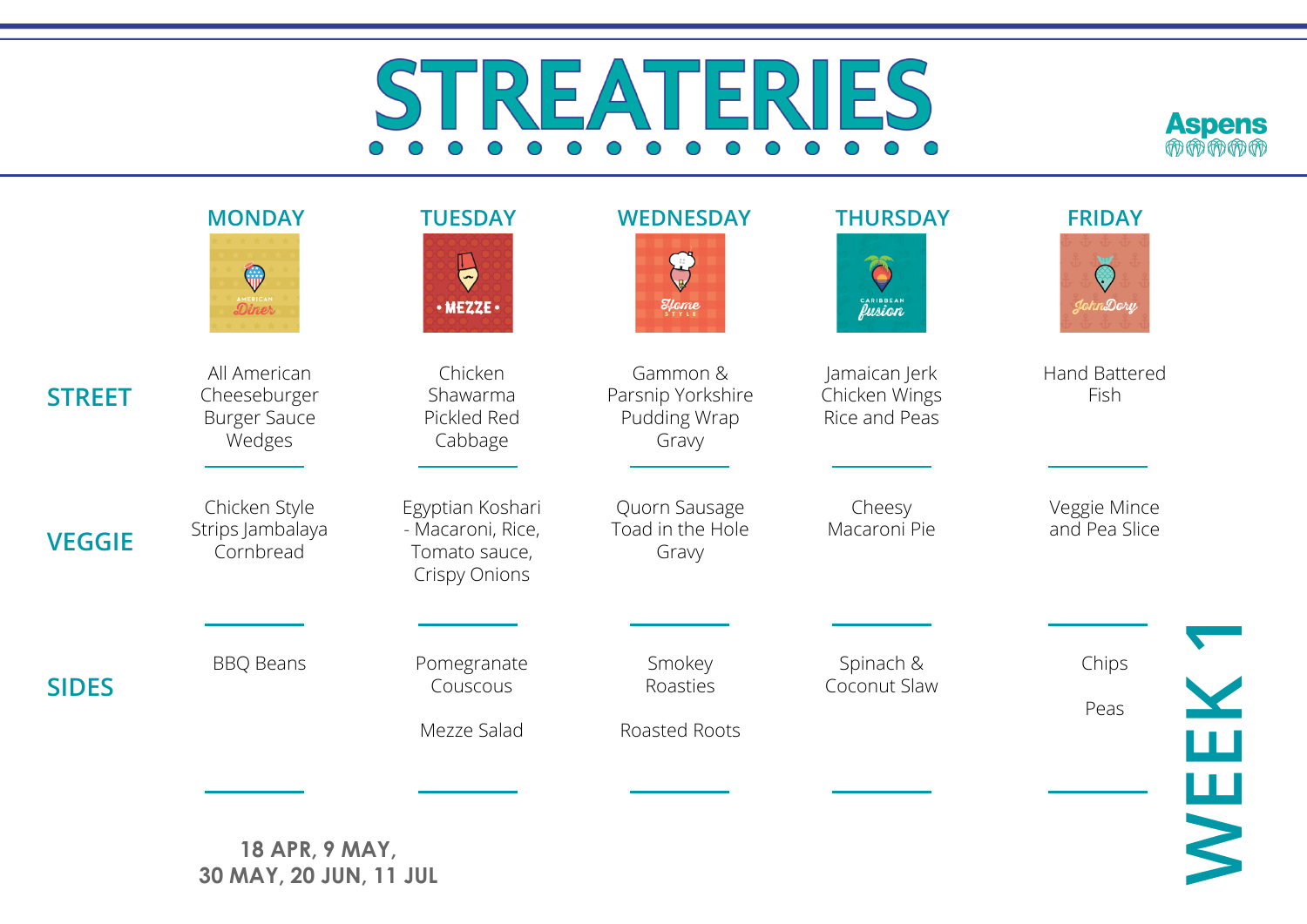# ERIES S  $R$  $E/A$  $\bigcirc$



|               | <b>MONDAY</b><br>$\bigodot$<br>INCREDIBLE             | <b>TUESDAY</b><br>$\ominus$<br>Planie                   | <b>WEDNESDAY</b><br>$\sum_{i=1}^n$<br>$\mathcal{H}$ <sub>s T</sub> y <sub>le</sub> | <b>THURSDAY</b><br>Ø<br><b>PRR</b><br>ASIAN  | <b>FRIDAY</b><br>JohnDory                  |
|---------------|-------------------------------------------------------|---------------------------------------------------------|------------------------------------------------------------------------------------|----------------------------------------------|--------------------------------------------|
| <b>STREET</b> | Spicy Andhra<br>Chicken Curry                         | Sweet Potato &<br><b>BBQ Pulled</b><br>Jackfruit Burger | Roast Chicken<br>& Stuffing Bap<br>Gravynaise                                      | Mongolian<br>Lion's Head Beef<br>Meatballs   | Hand Battered<br>Fish                      |
| <b>VEGGIE</b> | Keralan<br>Egg Molee Curry                            | Veg Chilli Nachos<br>Homemade Salsa                     | Quorn Roast<br>& Stuffing Bap<br>Gravynaise                                        | Korean Spicy Rice<br>Bowl with<br>Fried Egg  | Homemade<br>Fishless Cake<br>Lemon Yoghurt |
| <b>SIDES</b>  | <b>Turmeric Rice</b><br>Masala Roasted<br>Cauliflower | Garlic & Herb<br>Wedges<br>Rainbow Slaw                 | Fennel Seed<br>Roasties<br>Roasted Carrots                                         | Beggar's Noodles<br>Sweet Chilli<br>Broccoli | Chips<br>Peas                              |
|               | 25 APR, 16 MAY, 6 JUN, 27 JUN, 18 JUL                 |                                                         |                                                                                    |                                              | <b>WEEK2</b>                               |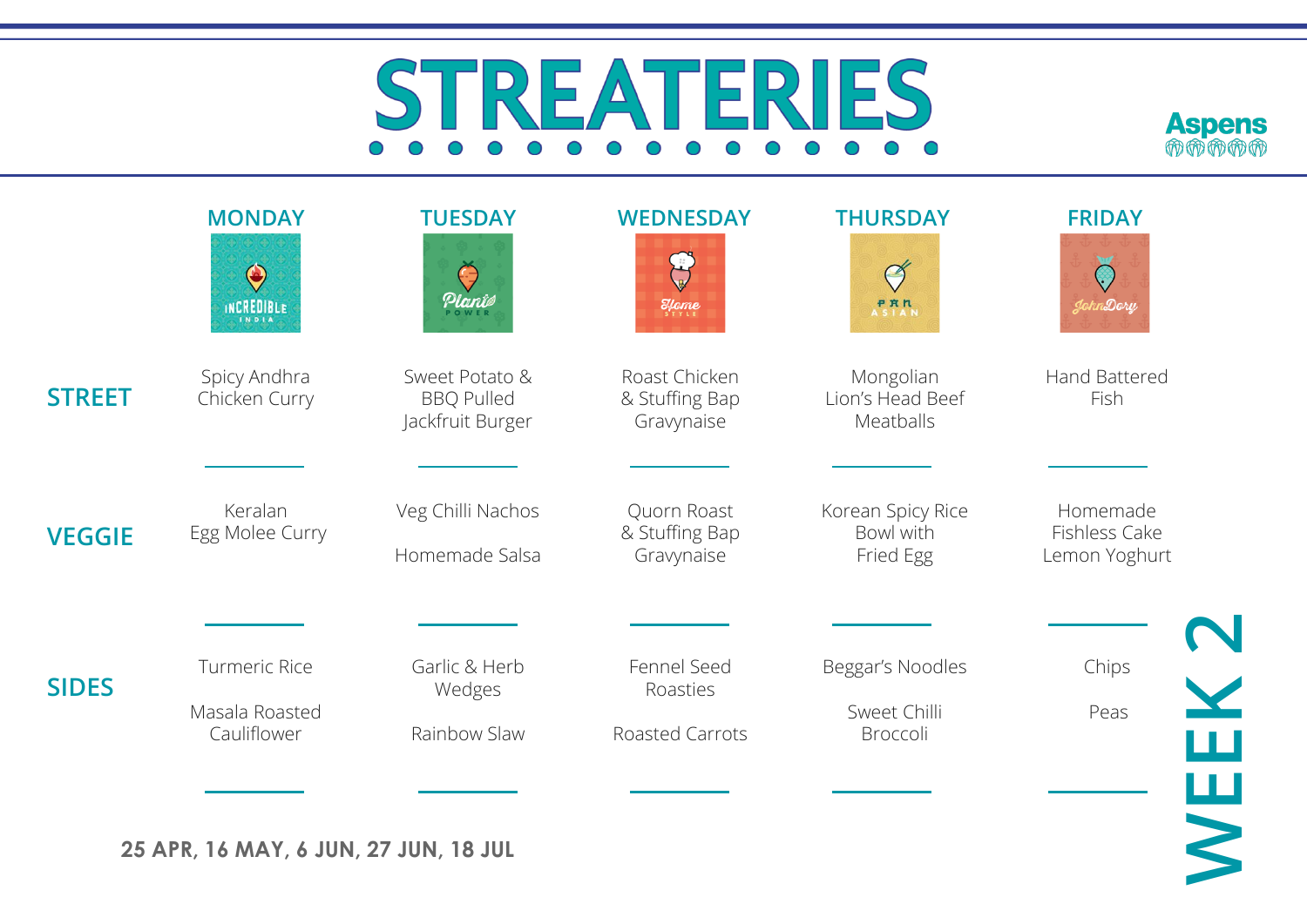# ES  $|D \rangle |$

**Aspens MMMMM**